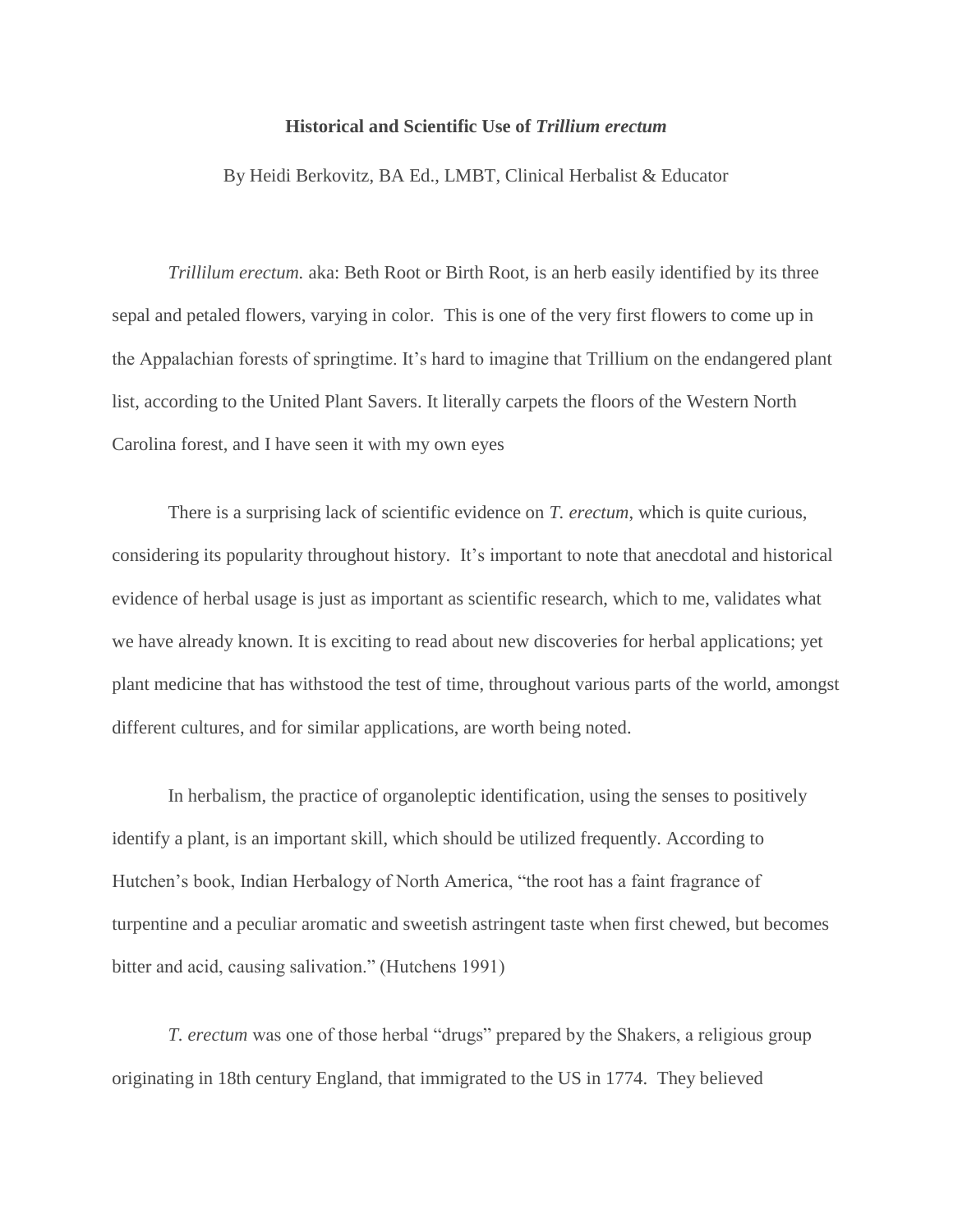in "community ownership, pacifism, dancing in worship, equality of the sexes, celibacy, and living simply." They used, collected and sold a variety of herbs to the public, and were most famous for their extensive line of medicinal herb products.

"In colonial America, *T. erectum* was widely used by Native Americans to facilitate childbirth. It was introduced to the medical profession by Stephen W. Williams, M.D. in the 1820 issue of the New England Journal of Medicine as a plant worthy of further research, with unique hemorrhage-reducing, pain-relieving and sedative qualities. However, at the time it was widely used by herbalists whom competed with medical doctors, hence the medical profession dismissed it's potential. Most writers of the period suggest all trilliums could be used for the same purpose, yet only *T. erectum* is listed in most reference works. (Foster 2014)

According to Maude Grieve, one of history's most respected eclectic herbalists and author or the 1931 publication, A Modern Herbal, tells us that *T. erectum* has been used successfully for hemoptysis, hematuria, menorrhagia, uterine hemorrhage, metrorrhagia, leucorrhoea, cough, asthma, and difficult breathing, and is said to have been much used by the Indian women to promote parturition.

Modern day studies on *T. erectum* were so obscure and hard to find (most dated back to the 1940's or on species other than *erectum*) that I eventually surrendered my time consuming search, in hope that one day, someone in the scientific realm will give *T. erectum* the attention it deserves.